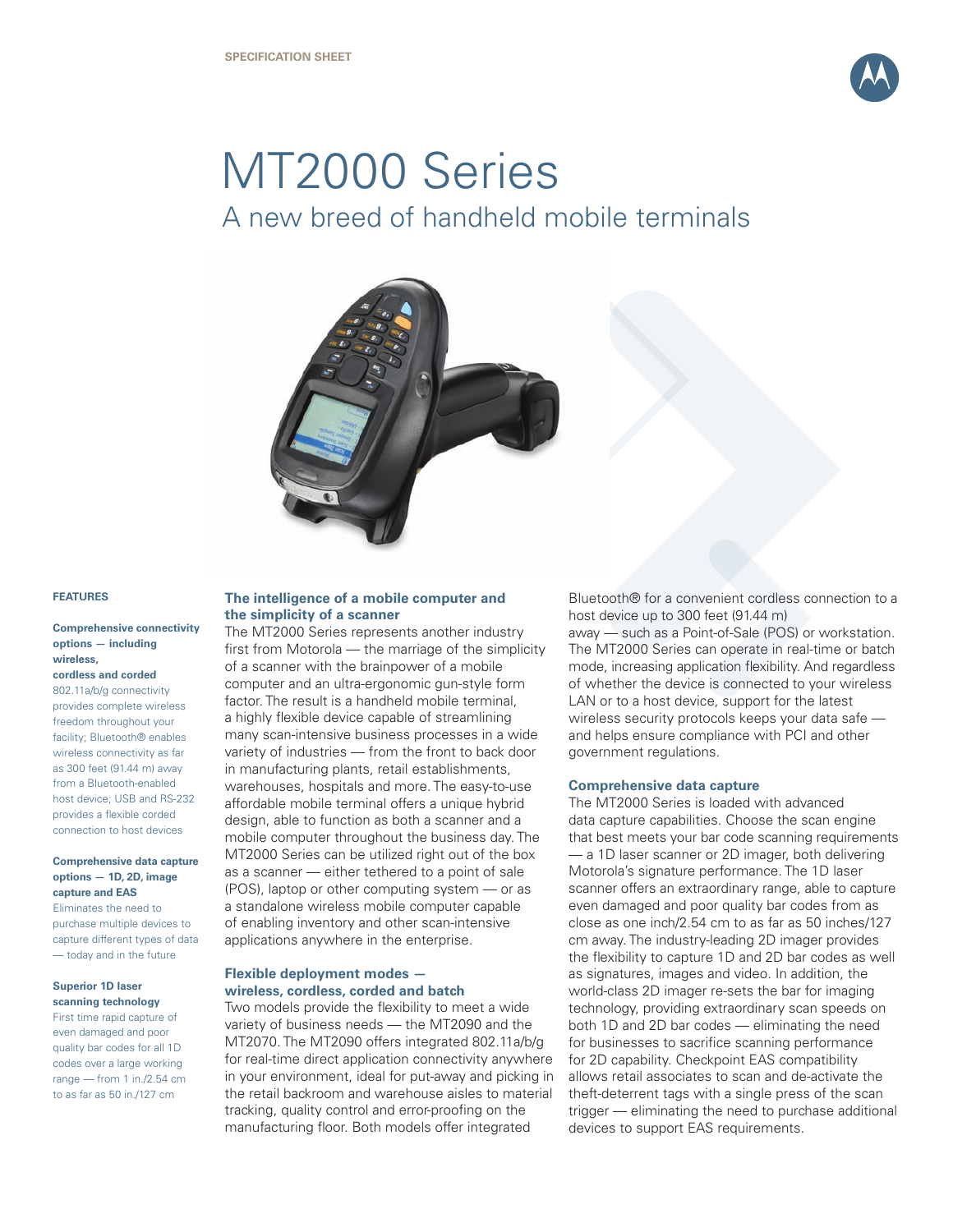#### **A new standard for 2D imaging**

Aggressive performance on 1D and 2D bar codes plus the ability to capture signatures, still photos and video; omnidirectional 1D and 2D bar code scanning improves productivity by eliminating the need to align scanner and bar code

#### **Windows CE 5.0 operating system**

Easy to scale and highly reliable industry-standard open architecture

#### **Pre-loaded MCL client**

Provides the platform independence required to easily connect to legacy applications as well as develop new ones

#### **Forward-scanning pistol grip**

Easy-to-grip well-balanced design; reduces fatigue in scan-intensive environments for full shift comfort

#### **Rugged design**

A 6 ft./1.8 m drop specification plus a tumble specification of 500 3.2 ft./1m drops (250 tumbles) and IP54 sealing combine to help ensure reliable operation in spite of everyday drops, bumps and exposure to dust and liquids

#### **Industry-leading ergonomics**

The MT2000 Series exemplifies Motorola's expertise in industrial design. The handle-forward design balances easily in the hand and combines with a gun form factor, bringing all day comfort to even the most scan-intensive applications. The shiftable alphanumeric keypad helps ensure easy data entry — regardless of whether your applications require primarily numeric or text-based entry — or both. And soft keys enable the completion of a wide range of actions with the single press of a button.

#### **Extensive application flexibility**

The industry standard Microsoft® .Net Framework development environment enables the easy creation of new applications. In addition, porting existing batch and real-time applications developed for Motorola's mobile computers and scanners, such as the Phaser, is virtually effortless — the new MCL Designer Software (optional) includes a built-in legacy application converter, and the MCL client is pre-loaded on the MT2000 to easily port new applications. The result is a cost-effective migration path that allows enterprises to upgrade to the latest mobile device technology to further improve workflow automation and employee productivity — while preserving existing application investments.

#### **Motorola's signature rugged design for maximum reliability**

The MT2000 Series delivers extraordinary value. This entry level value-priced mobile terminal offers the same drop specification as Motorola's high-end rugged devices — a 6 ft./1.8m drop test performed across the entire operating temperature range. As a result, you can count on reliable performance regardless of whether the device is dropped at room temperature on carpet or tile — or out on the loading dock and in outdoor shopping areas in extreme winter cold or summer heat. While the drop specification defines the maximum survivable impact height, the tumble test defines endurance — the MT2000 Series experienced no degradation in performance after 250 tumbles in a rotating drum, which subjects the device to 500 consecutive 3.2 ft./1m drops. And IP54 sealing provides dependable performance in spite of exposure to dusty environments or splashing liquid, such as a beverage spill.

# **A rapid return on investment (ROI) and a low total cost of ownership (TCO)**

With the MT2000 Series, you can count on the exceptional ROI and TCO you need to easily justify this mobility solution. This multi-function hybrid device eliminates the need to purchase separate bar code scanners, mobile computers, and EAS deactivators — eliminating the need to purchase multiple device types and greatly reducing the associated capital and operational costs. Compatibility with Motorola's flagship mobile device management solution, Mobility Services Platform (MSP), dramatically reduces the most expensive aspect of any mobility solution — dayto-day management of the mobile devices. MSP provides extraordinary centralized control of all your MT2000 mobile terminals, allowing IT to remotely stage, provision, monitor and troubleshoot devices — regardless of where in the world they are located. And finally, since even the most rugged devices need a support plan, Motorola offers Service from the Start with Comprehensive Coverage. This unique offering sets the standard for post-deployment support by including normal wear and tear as well as accidental damage to internal and external components — protecting device and employee uptime while significantly reducing your unforeseen repair expenses.

For more information on how you can leverage the power of the MT2000 Series in your enterprise, please visit us on the web at www.motorola.com/ MT2000 or access our global directory at www.motorola.com/enterprisemobility/contactus

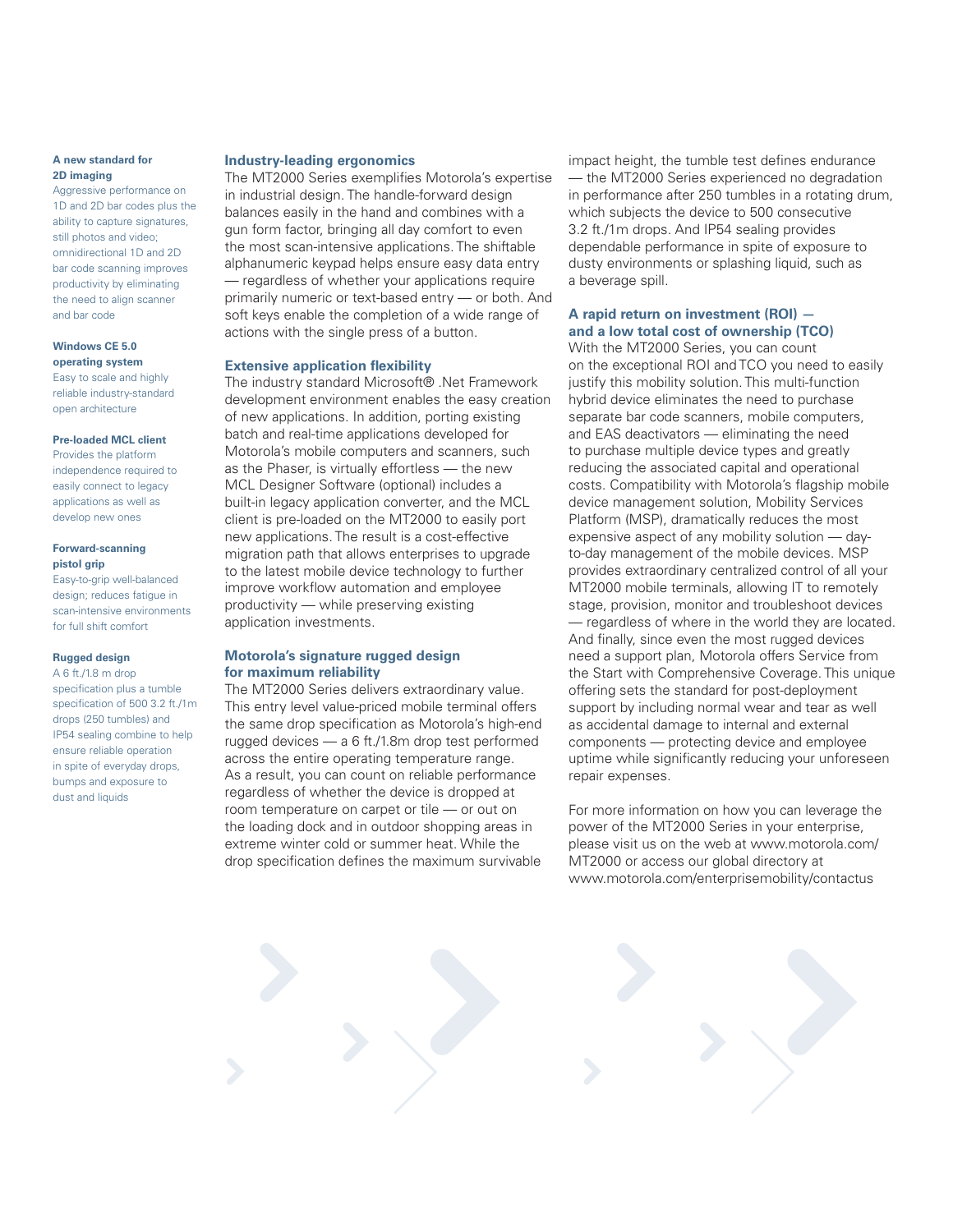# MT2000 Specifications

| <b>Physical Characteristics</b>                |                                                                                                                                                                                                                                                                                                                                                                                                                                                              |  |  |
|------------------------------------------------|--------------------------------------------------------------------------------------------------------------------------------------------------------------------------------------------------------------------------------------------------------------------------------------------------------------------------------------------------------------------------------------------------------------------------------------------------------------|--|--|
| Dimensions:                                    | 7.8 in H x 3.1 in, W x 5.0 in, D                                                                                                                                                                                                                                                                                                                                                                                                                             |  |  |
|                                                | 19.8cm H x 7.8 cm W x 12.7cm D                                                                                                                                                                                                                                                                                                                                                                                                                               |  |  |
| Weight:                                        | 13.5 oz/378 gm                                                                                                                                                                                                                                                                                                                                                                                                                                               |  |  |
| Display:                                       | 320 X 240 QVGA color graphic display                                                                                                                                                                                                                                                                                                                                                                                                                         |  |  |
| Battery:                                       | 2400 mAh Li-Ion @3.7Vdc                                                                                                                                                                                                                                                                                                                                                                                                                                      |  |  |
| Communication<br>Interface:                    | USB 2.0 Host and RS-232                                                                                                                                                                                                                                                                                                                                                                                                                                      |  |  |
| Keypad:                                        | 21-key single stroke numeric and shifted alpha,<br>4-way navigation button with 2 soft keys for<br>application control                                                                                                                                                                                                                                                                                                                                       |  |  |
| Color:                                         | Dark Gray                                                                                                                                                                                                                                                                                                                                                                                                                                                    |  |  |
| <b>Performance Characteristics</b>             |                                                                                                                                                                                                                                                                                                                                                                                                                                                              |  |  |
| CPI:                                           | IntelXScale PXA270 @312MHz                                                                                                                                                                                                                                                                                                                                                                                                                                   |  |  |
| Operating System:                              | Microsoft® Windows CE 5.0                                                                                                                                                                                                                                                                                                                                                                                                                                    |  |  |
| Memory:                                        | 64MB/64MB                                                                                                                                                                                                                                                                                                                                                                                                                                                    |  |  |
| <b>Application Development</b><br>Environment: | Microsoft Windows client CE EMDK: Motorola<br>EMDK; MCL Designer V 3.0 (MCL Client<br>pre-loaded on both the MT2070 and the MT2090;<br>pre-licensed on the MT2070 only)                                                                                                                                                                                                                                                                                      |  |  |
| <b>User Environment</b>                        |                                                                                                                                                                                                                                                                                                                                                                                                                                                              |  |  |
| <b>Operating Temperature:</b>                  | -4° to 122° F/-20° TO 50° C                                                                                                                                                                                                                                                                                                                                                                                                                                  |  |  |
| Storage Temperature:                           | -40° to 160° F/-40° TO 70° C                                                                                                                                                                                                                                                                                                                                                                                                                                 |  |  |
| Humidity:                                      | 5% to 95% non-condensing                                                                                                                                                                                                                                                                                                                                                                                                                                     |  |  |
| Drop Specification:                            | 6 ft./1.8 m drop to concrete over the operating<br>temperature range                                                                                                                                                                                                                                                                                                                                                                                         |  |  |
| Tumble Specification:                          | 250 3.2 ft./1m tumbles (500 drops)                                                                                                                                                                                                                                                                                                                                                                                                                           |  |  |
| Environmental Sealing:                         | <b>IP54</b>                                                                                                                                                                                                                                                                                                                                                                                                                                                  |  |  |
| ESD:                                           | ±15kVDC air discharge, ±8kVDC direct/indirect<br>discharge                                                                                                                                                                                                                                                                                                                                                                                                   |  |  |
| <b>Data Capture Options</b>                    |                                                                                                                                                                                                                                                                                                                                                                                                                                                              |  |  |
| Options:                                       | 4 configurations: 1D Laser, 1D/2D Imager,<br>1D/2D HD Imager, DPM Imager                                                                                                                                                                                                                                                                                                                                                                                     |  |  |
| <b>Symbology Decode Capability</b>             |                                                                                                                                                                                                                                                                                                                                                                                                                                                              |  |  |
| 1D:                                            | UPC/EAN (UPCA/UPCE/UPCE1/EAN-8/EAN-13/<br>JAN-8/JAN-13 plus supplements, ISBN (Bookland),<br>Code 39 (Standard, Full ASCII, UCC/EAN-128,<br>ISBT-128 Concatenated), Code 93, Codabar/<br>NW7, MSI Plessey, I 2 of 5 (Interleaved 2 of 5 /<br>ITF, Discrete 2 of 5, IATA, Chinese 2 of 5), GS1<br>DataBar (Omnidirectional, Truncated, Stacked,<br>Stacked Omnidirectional, Limited, Expanded,<br>Expanded Stacked, Inverse), Base 32 (Italian<br>Pharmacode) |  |  |

| 2D:                                     | TLC-39, Aztec (Standard, Inverse), Maxicode,<br>DataMatrix/ECC 200 (Standard, Inverse), QR code<br>(Standard, Inverse, Micro)                                                           |  |
|-----------------------------------------|-----------------------------------------------------------------------------------------------------------------------------------------------------------------------------------------|--|
| PDF417:                                 | PDF417 (Standard, Macro), Composite Codes<br>(CC-A,CC-B,CC-C)                                                                                                                           |  |
| Postal:                                 | U.S. Postnet and Planet, U.K. Post, Japan Post,<br>Australian Post, Netherlands KIX Code, Royal<br>Mail 4 State Customer, upu fics 4 State Postal,<br>USPS 4CB                          |  |
| <b>Wireless LAN Data Communications</b> |                                                                                                                                                                                         |  |
| Radio:                                  | Tri-mode IEEE® 802.11a/b/g                                                                                                                                                              |  |
| Output Power:                           | 100mW US and international                                                                                                                                                              |  |
| Antenna:                                | Internal                                                                                                                                                                                |  |
| Data Rates Supported:                   | 802.11b - 11MBPS; 802.11a - 54MBPS;<br>802.11g - 54MBPS                                                                                                                                 |  |
| Frequency Range:                        | Country dependant: typically 2.4 to 2.5 GHz for<br>802.11b/g and 5.15 to 5.825GHz for 802.11a                                                                                           |  |
| <b>Cordless Data Communications</b>     |                                                                                                                                                                                         |  |
| Bluetooth:                              | 2.4Ghz class I radio - 300 feet (91.44 m) open air                                                                                                                                      |  |
| <b>Peripherals and Accessories</b>      |                                                                                                                                                                                         |  |
| Cradles:                                | Single slot charge only cradle, Single slot<br>multi-interface with Bluetooth cradle, Single slot<br>charge only fork lift cradle, 4-slot charge only<br>cradle, 4-slot Ethernet cradle |  |
| Chargers:                               | Four slot battery charger                                                                                                                                                               |  |
| Other Accessories:                      | Belt holster, desk cup, Intellistand                                                                                                                                                    |  |
| Printers:                               | Supports Motorola approved 3rd party printers                                                                                                                                           |  |
| Regulatory                              |                                                                                                                                                                                         |  |
| Electrical Safety:                      | Certified to UL60950-1, CSA C22.2 No. 60950-1,<br>EN60950-1                                                                                                                             |  |
| EMI/RFI:                                | North American: FCC Part 2 (SAR),<br>FCC Part 15 Subpart B - Class B, RSS210,<br>EU: EN 301-489-1, 489-17                                                                               |  |
| Laser Safety:                           | IEC Class 2/FDA Class II in accordance with<br>IEC60825-1/EN60825-1                                                                                                                     |  |
| Warranty                                |                                                                                                                                                                                         |  |

The MC2000 Series is warranted against defects in workmanship and materials for a period of 36 months from date of shipment, provided that the product remains unmodified and is operated under normal and proper conditions

Comprehensive Coverage

## **Recommended Services**

Customer Services: Service from the Start with

See Decode Zone charts on back...

#### **Compatible with Motorola's Mobility Services Platform (MSP)**

Provides complete centralized management capabilities, including the ability to stage, provision, monitor and troubleshoot all MT2090 devices from a single remote location; dramatically simplifies and reduces the time and cost of day-to-day device management

#### **High resolution high contrast color QVGA display**

Easy to view regardless of lighting — from bright sunlight to dimly lit warehouses

#### **21-key enhanced keypad**

Shifted alphanumeric functionality simplifies data entry; soft keys enable design of easy-to-use applications with a highly intuitive interface

# **Tempered glass**

**exit window** Resists scratching and increases device lifecycle

#### **Microsoft .NET**

**development environment** Provides application flexibility: easily develop new applications as well as port existing applications to the MT2000

#### **Optional Intellistand**

Increases application flexibility by providing a hands-free mode

#### **Multiple indicators: beeper mode, pager mode and LEDs**

Provides dependable user feedback in a wide range of environments